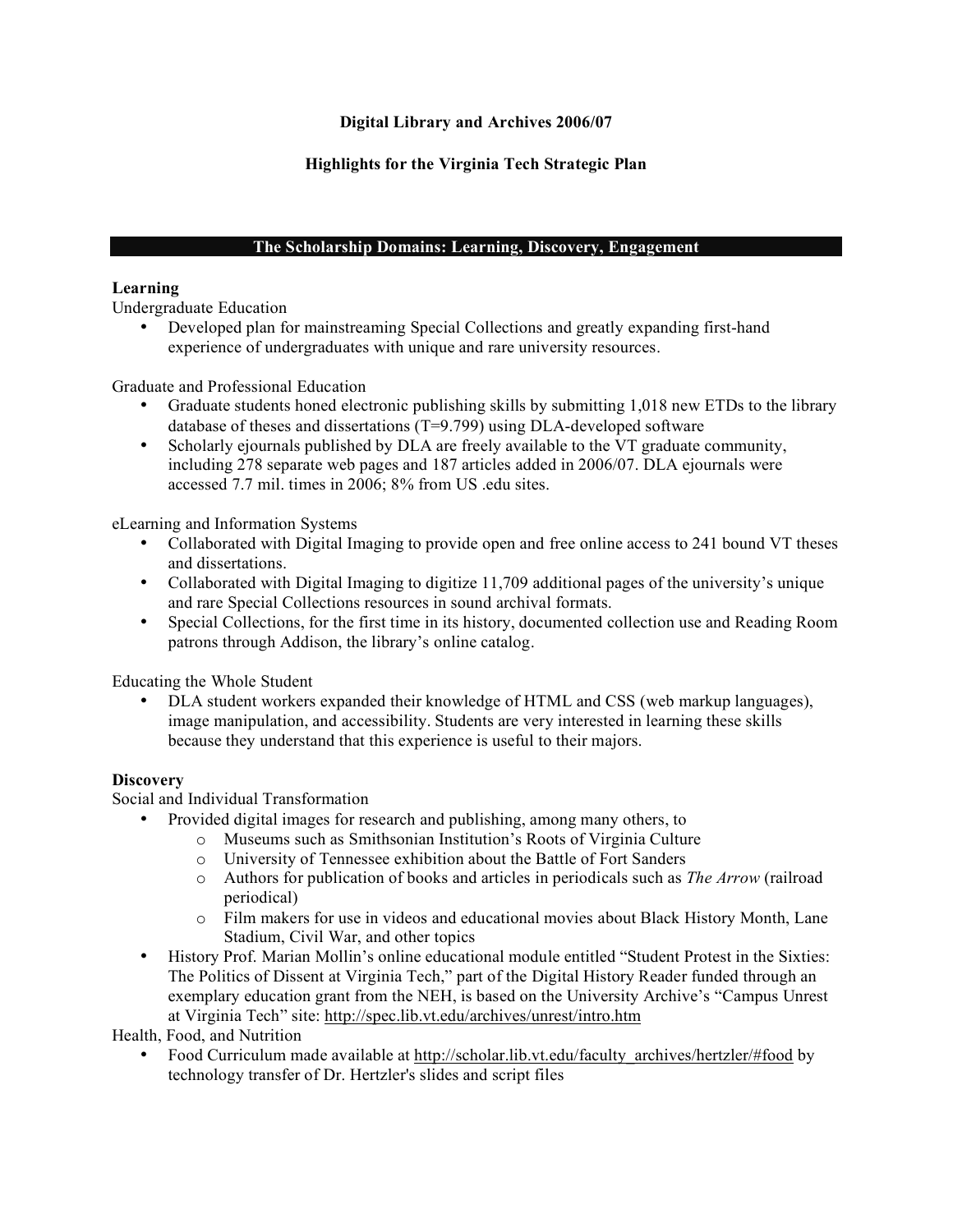Innovative Technologies and Complex Systems

• Adapted video conferencing technologies in DLA for multi-institutional digital preservation grant collaboration: MetaArchive

### **Engagement**

Economic Vitality (Research support)

- Provided town government officials access to images of businesses, government buildings, and landmarks of historical importance such as the Odd Fellows Hall.
- Well-established VT ImageBase is attractive to users such as university professors and students, to people across the world, and to donors such as Ann Hertzler and members of the Peacock-Harper Friends who recognize VT as a reliable resource for digital materials. Added 5,378 new images to Luna, with an additional 117 images from VT41607Archive. Metadata information: 439 images identified in VT41607Archive; 1,300 new images cataloged and identified; 40,000 old metadata entries edited to conform to new database.
- Advised Christiansburg Institute on conservation budget

#### International Education and Research

• DLA's web presence supported international education and research worldwide in 2006. 28% (>13 mil.) of the web accesses to http://scholar.lib.vt.edu came from international domains in 2006. 39% ( $>6.5$  mil.) of ETD accesses and 9% ( $>1$  mil.) of the online accesses to the Special Collections came from international locations.

Student Engagement

- "What's in Special Collections," at Kentland Farm, Nov. 10, 2006, for VT students and community members
- National History Day Presentation, for Blacksburg Middle School students, July 12, 2006

#### **Foundation Strategies: Organizational Development; Campus Infrastructure**

#### **Organizational Development**

Development of the Organization: A High Quality Diverse and Inclusive Academic Environment

- Addressed accessibility standards, thus fostering diversity: Applied focused HTML markup to data tables in DLA's ejournal publications, to images throughout the website, and to sound file transcripts. Over 7.5 million visitors to DLA's ejournals alone accessed HTML versions that comply with the W3C's Web Accessibility Initiative (WAI), 508, and the University's new Standards for Web Accessibility.
- Exhibition at the Inn at VT for the Black Alumni Reunion, "Student Empowerment: Black Students at Virginia Tech," March 16-18, 2006.

# **Investment in the Campus Infrastructure**

- Initiated and maintained an archive of the "Staff Employee of the Week" that provides sustainable recognition of the achievements of outstanding staff members and fosters a high quality academic environment.
- Developed and maintained electronic archives for University Relations and Virginia Cooperative Extension digital archives, including transferring 80.71 GB of images and data from university photographer, Rick Griffiths
- Added 488 cu. ft. of unique and rare resources to Special Collections: Archives of American Aerospace Engineering: 7 cu.ft., American Civil War: 2.7 cu.ft., Faculty: 36 cu.ft., International Archive of Women in Architecture: 10 cu.ft., Local History: 377 cu.ft., Literature: 3.5 cu.ft., VT History: 52 cu.ft.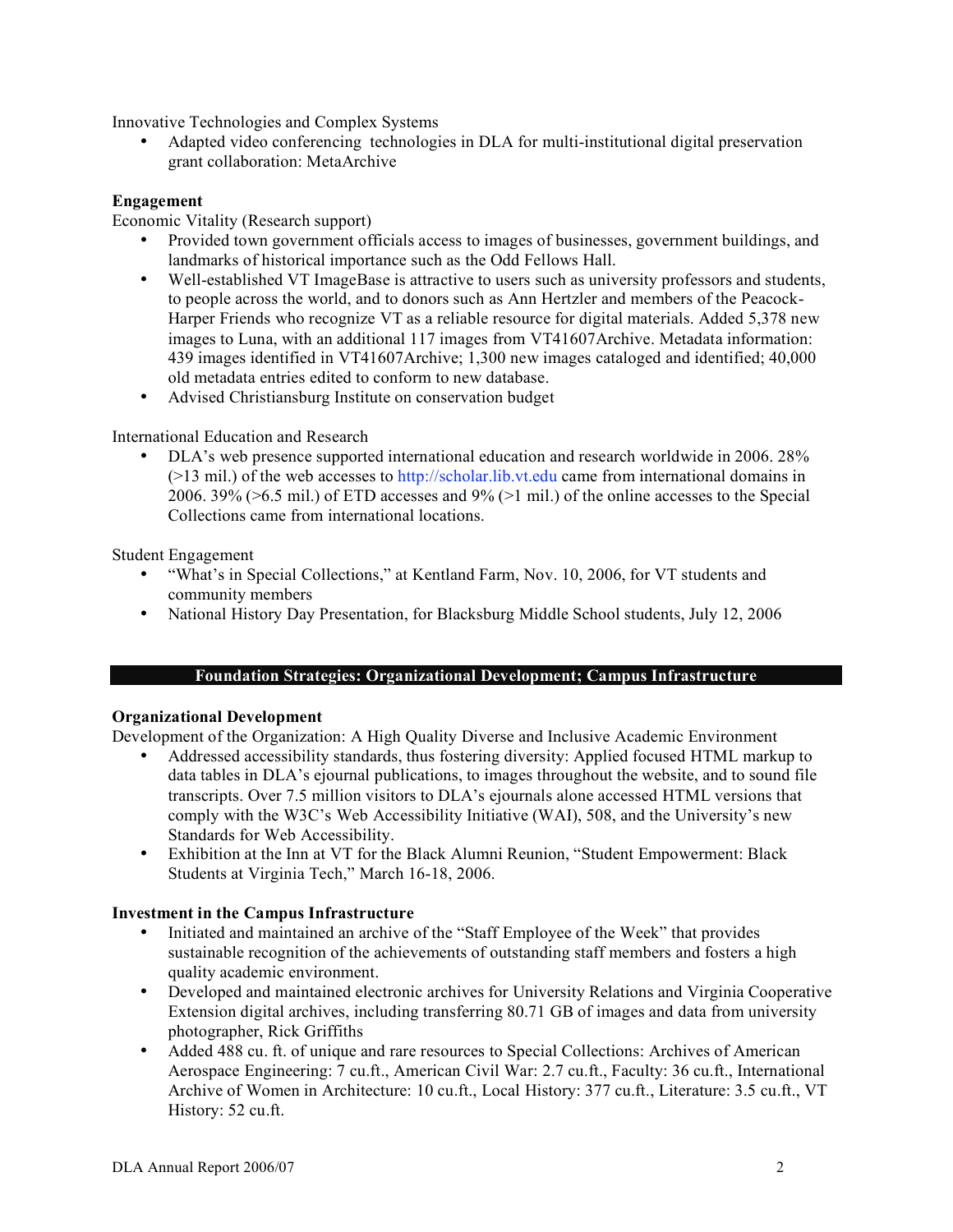# **Digital Library and Archives 2006/07**

# **Highlights for the UNIVERSITY LIBRARIES STRATEGIC PLAN**

### **Collections**

# **1.1 Acquire, organize, and make available scholarly or scientific contributions originating at Virginia Tech**

DLA acquires, migrates, and makes available unique VT scholarship and scientific works.

- Current ejournals include: *Electronic Antiquity, Journal of Pesticide Safety Education, and Journal of Technology Education*
- 9,799 VT ETDs as of 6/29/07.
	- o 4.5 million pages and 136,000 file requested from http://scholar.lib.vt.edu/theses
	- $\circ$  241 bound VT theses and dissertations added to ETD database through partnership with Digital Imaging (T=1,379 scanned)
- Faculty Archives added 2006/07
	- o *Food Curriculum,* a digital presentation DLA adapted from Dr. Hertzler's slides and script files: http://scholar.lib.vt.edu/faculty\_archives/hertzler/#food
	- o *Mapping the Blues Genes* by Ray Dessy, a web site exploring the development of Blues Music in the United States: http://scholar.lib.vt.edu/faculty\_archives/blues\_mount/index.html
	- o *Southern Laboring Women* by Dr. Wilma Dunaway, a web site focusing on the women's roles from 1700-1860: http://scholar.lib.vt.edu/faculty\_archives/appalachian\_women/
- 488 cu.ft. of unique and rare resources added to Special Collections, including
	- o Marshall Fishwick Collection, founder of popular culture studies
		- o James Dean Collection, art director for NASA

# **Services**

**2.1. Develop outreach programs to ensure that members of the Virginia Tech community are aware of resources and services to assist them in their research, learning, and outreach efforts**

- Circle of Excellence Presentation, July 2006
- Special Collections Ribbon Cutting event, displays, tours, November 15
- Dr. Jim McKenna, Nov. 14, HIST 3124, History of American Agriculture (30-40 students)
- Dr. Nancy Metz, Nov. 30, ENGL 4405, Victorian Literature (20 students)
- Dr. Mollin, Feb. 15, HIST 2004, Historical Methods (20 students)<br>• Tour and discussion with 6 architecture students (Feb. 28) intereste
- Tour and discussion with 6 architecture students (Feb. 28) interested in becoming more involved with the IAWA collections
- Preliminary discussions: with Dr. Mollin about culinary history graduate class next year, with Dr. Van Hook about class on Audubon, and with Dr. Burge about working with a doctoral candidate interested in doing research for the Black Women's History Project
- Barbara Egen, VT faculty: home for Industrial Design oral history project and equipment for capturing and archiving oral history
- Jerry Palmer, VT Records Management, and Kim O'Rourke, President's Office: digitizing and access to the BOV minutes and papers
- Bryan Clark Green, architectural historian working with VT architect's office: researching The Grove for the Historic Structures Report
- Assistance to external colleagues and special projects
	- o Longwood Archivist, Lydia Williams: copyright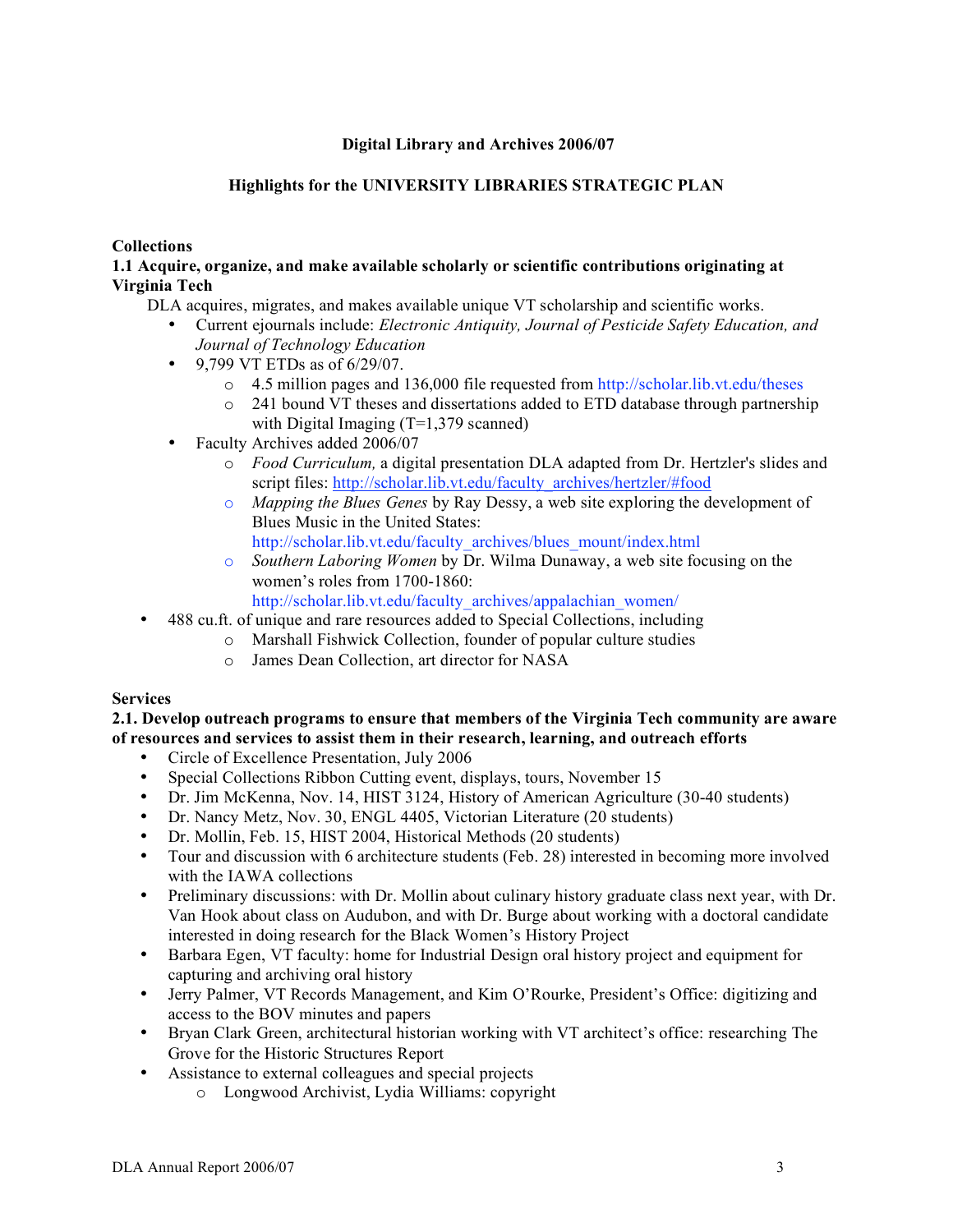- o Christine de Catanzaro, Georgia Tech: name authority
- o Emory University Doctoral students: T. Marshall Hahn research
- o Robert Lalka, Duke University: Conflict '68
- **Exhibitions** 
	- Family Day, November. 4, display<br>• Dec. 4, 2006—Football display for
	- Dec. 4, 2006—Football display for Lou Merritt, director of development of Athletics, and other development staff
- Worked with community volunteers: Bruce and Chris Parker processing Phycological Society of America collection; Dennis Smith identifying VT Historical Photograph collection, and Cyndi Bertleson working on the Culinary Collection

# **2.2 Provide convenient access to comprehensive reference services and collections in appropriate formats**

- Worked closely with Digital Imaging to provide educational materials to students, graduate students, and the entire university community: bound theses and dissertations, historical photographs, science fiction publications, and unique and rare primary source materials.
- Interacted with local and state libraries regarding web pages, digital images, and ETDs, providing information, technical support, or PDF documents.
- Migrated educational materials such as Hertzler's presentation on food and nutrition to web access for teachers, nutritionists, and students.
- Educated and supported the university community use of the VT ImageBase, including mounting images and digital archiving.
- Collaborated with staff, students, and faculty to enrich, promote, and sustain academic standards through copyright consulting.
- Staff from Development used DLA's expertise and resources to enrich their presentations and publications.

# **Preservation**

# **4.1.1 Participate in the VIVA IMLS grant application process for a VIVA digital repository**

• Collaborated with universities statewide to apply for an Institute of Museum and Library Services grant entitled "National Leadership Grants For Libraries / Building Digital Resources," requesting \$64,403 for Virginia Tech. Award decision date: September 2007. This grant would provide support for digitizing the primary sources in 5,500 collections held at VIVA institutions that pertain to "America's Struggles for Freedom." Digital Imaging and DLA would partner to create images from Special Collections, create the metadata to describe the images, offer training and services to staff at participating institutions, and VT's Information Technology would host the archival digital masters for the Commonwealth.

# **4.1.2 Develop a report of the outcomes to date on LOCKSS program and VT**

DLA participated in digital preservation collaborations through the Library of Congress award to the MetaArchive of Southern Digital Culture. As a result 24 Special Collections (including rare books and publications) and Faculty Archives from Virginia Tech are archivally preserved at five distributed universities (Auburn, Emory, Florida State, Georgia Tech, Louisville). DLA provides similar services for their special and digital collections. This year the MetaArchive prepared a "Cooperative Agreement" which will enable the formal addition of new institutional members and financial support beyond current funding, and we developed EDUCOPIA, a nonprofit organization, to provide administrative services and to address the needs of cultural memory institutions for shared digital preservation infrastructure. The MetaArchive also designed and held our first to twoand-a-half day workshop (May 30-June 1) to provide information and training for institutions seeking to build or join distributed digital preservation networks based on our modifications to the LOCKSS software. In addition to weekly hour-long conference calls, the co-PIs held semi-annual